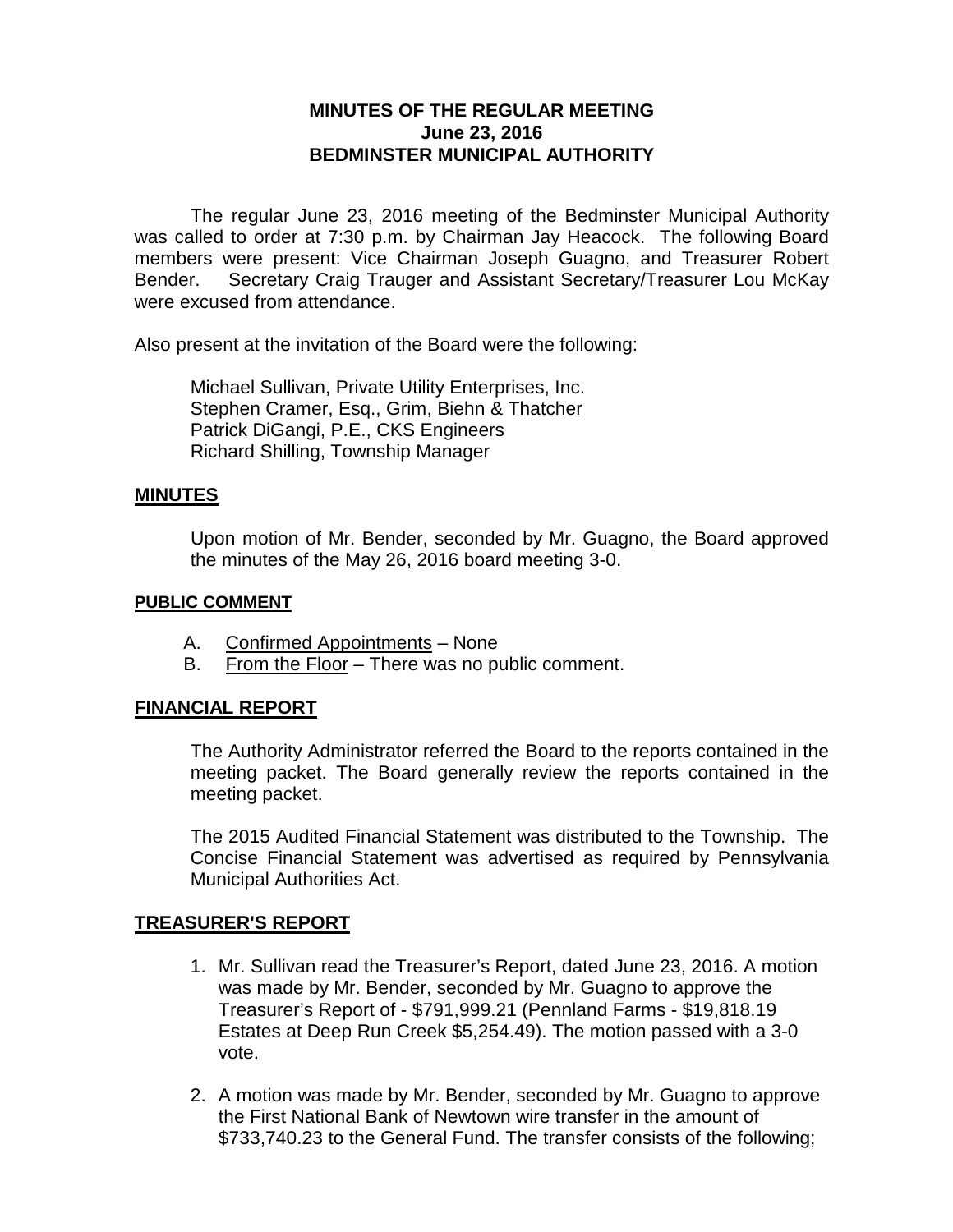- a. \$708,530.11 from the Bank Loan (Stonebridge Sanitary Sewer Replacement Project – Payment #2)
- b. \$25,210.12 from the Bank loan

The motion passed with a 3-0 vote.

### **SOLICITOR'S REPORT**

#### **Authority Business**

Mr. Cramer referred the Board to his written report.

### **Developments** –

1. 127 Allem Lane delinquent account status. A lien in the amount of \$2,134.76 was filed on the property.

## **ENGINEER'S REPORT**

### **Authority Projects**

The Authority's Engineer generally reviewed the projects within the written engineering report with the Board.

- 1. Elephant Road WWTP Upgrade Construction is in progress but behind schedule. Staff is working with MGK to complete the Time Extension Change Order. The delay and time extension is due to equipment delivery issues.
- 2. Cliffside Manor The preconstruction meeting was held. The developer will begin clearing the site in anticipation of the completion of the upgrade to the wastewater treatment plant.
- 3. Stonebridge Sanitary Sewer Replacement Project Mr. DiGangi provided an update to the Board on the progress of the project. To date, the project is on schedule. Paving is tentatively scheduled for the week of July 4, 2016.
- 4. Deep Run WWTP Decommission Study Mr. DiGangi and Mr. Sullivan met with the Township and the Pa. DEP to discuss the necessary changes to the Act 537 Plan.
- 3. Stonebridge Sanitary Sewer Replacement Project A motion was made by Mr. Bender, seconded by Mr. Guagno to approve payment application #2 in the amount of \$708,530.11, payable to Jaoa & Bradley Construction, Inc. The motion passed with a 3-0 vote.